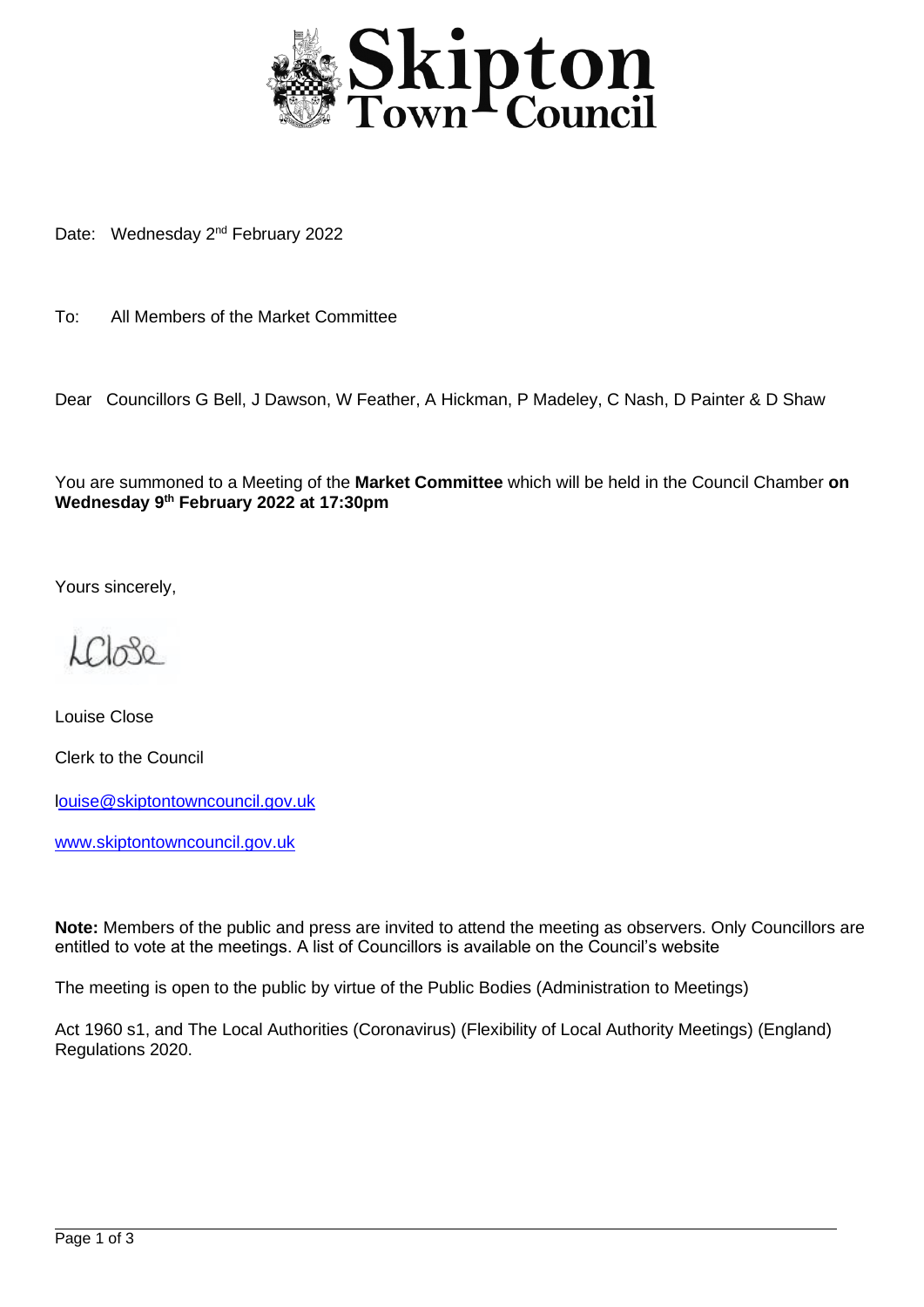# **SKIPTON TOWN COUNCIL 9 th February 2022 17:30pm**

## **A copy of the agenda is available in larger print upon request.**

# **A G E N D A**

## **1. Chairman's Remarks**

## **2. Apologies for Absence**

## **3. Disclosures of Interest**

To receive any disclosable pecuniary interests from members on matters to be considered at the meeting. The disclosure should include the nature of the interest.

## **4. Dispensations**

To decide upon any dispensation requests from members received by the Clerk in respect of this meeting.

## **5. Representations from public**

RESOLUTION to adjourn the meeting in order to allow members of the public to make representations, answer questions and give evidence in respect of the business on the agenda. Each member of the public is entitled to speak for 3 minutes.

• Questions / observations from members of the public

## **6. Minutes of the Previous Meeting**

To approve the minutes of the Market Committee meeting held on 17<sup>th</sup> November 2021.

## **7. Matters Arising**

To report and receive information arising from the minutes of items not on the agenda

• Artisan Market Agreement

## **8. Trader Representatives**

To consider a request from a Trader to become a Trader Representative

## **9. Finance Update**

To receive an update on the Market Finances.

## **10. Van Locations**

To consider the location of Trader vans on Market days

## **11. Market Manager's Report**

To receive an update from the Market manager

## **12. Market Project**

To receive and consider actions arising from the Market Project Managers Dec 2021 report

\_\_\_\_\_\_\_\_\_\_\_\_\_\_\_\_\_\_\_\_\_\_\_\_\_\_\_\_\_\_\_\_\_\_\_\_\_\_\_\_\_\_\_\_\_\_\_\_\_\_\_\_\_\_\_\_\_\_\_\_ \_\_\_\_\_\_\_\_\_\_